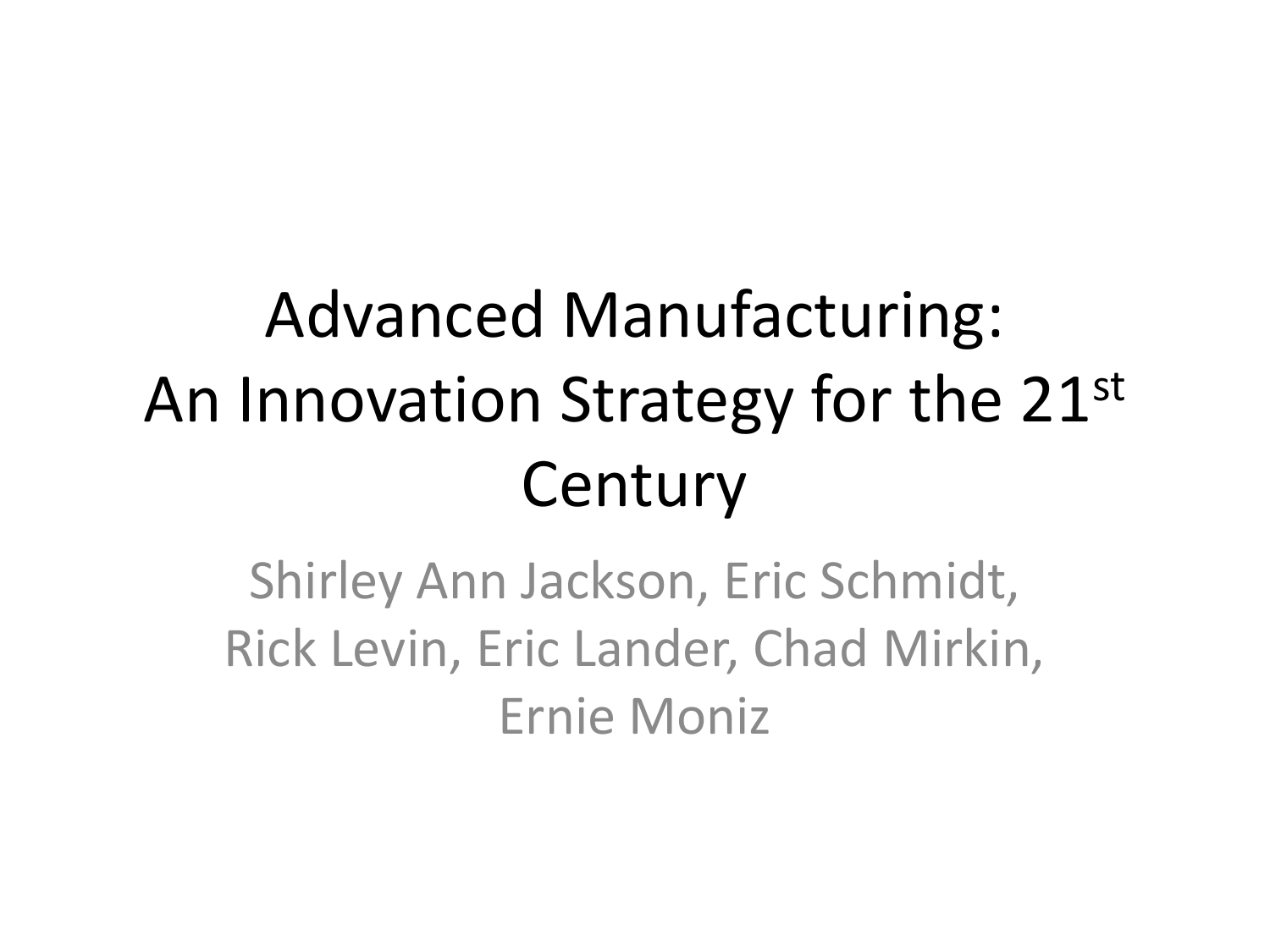### Premise:

• Economic growth depends on sustained innovation.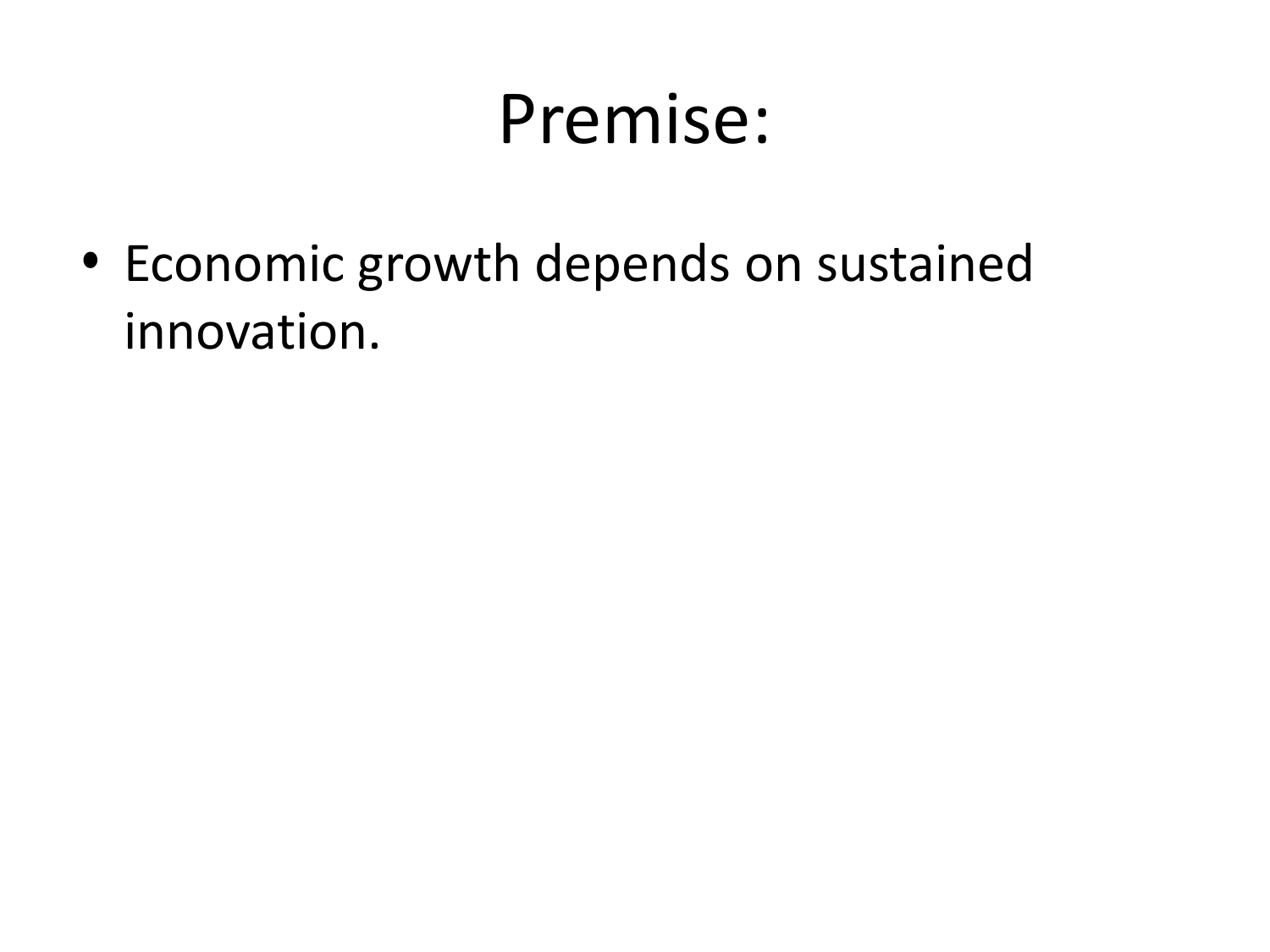# What is required?

- Steady flow of new ideas from research
- Human Capital: highly skilled people
- Technological Infrastructure (e.g. testing)
- Knowledgeable investors
- Appropriate government policies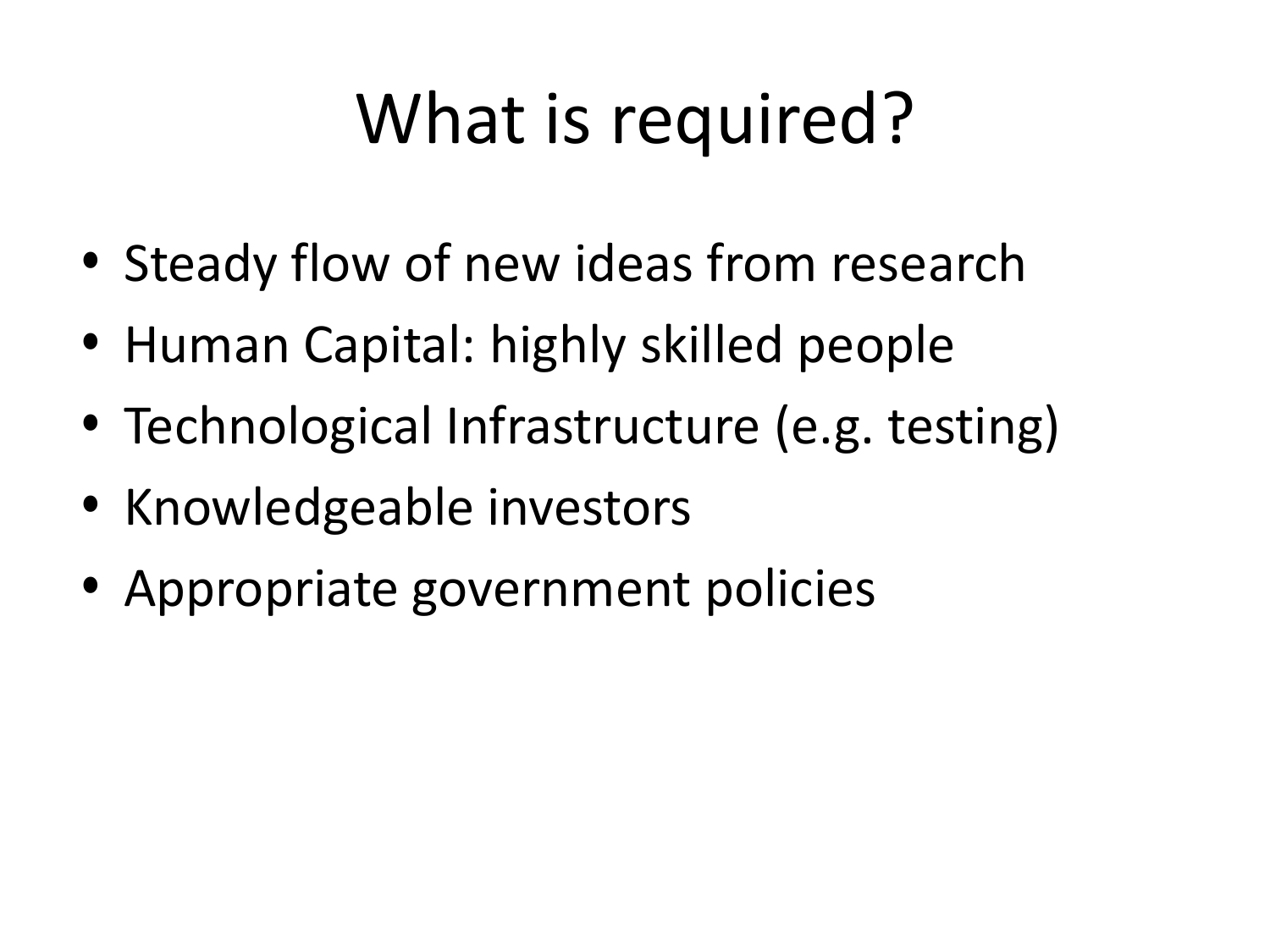# National Competitiveness and Innovation

- U.S. must remain innovation leader
- Federal government cannot pick winners and losers
- Federal government can/should create fertile ground for innovation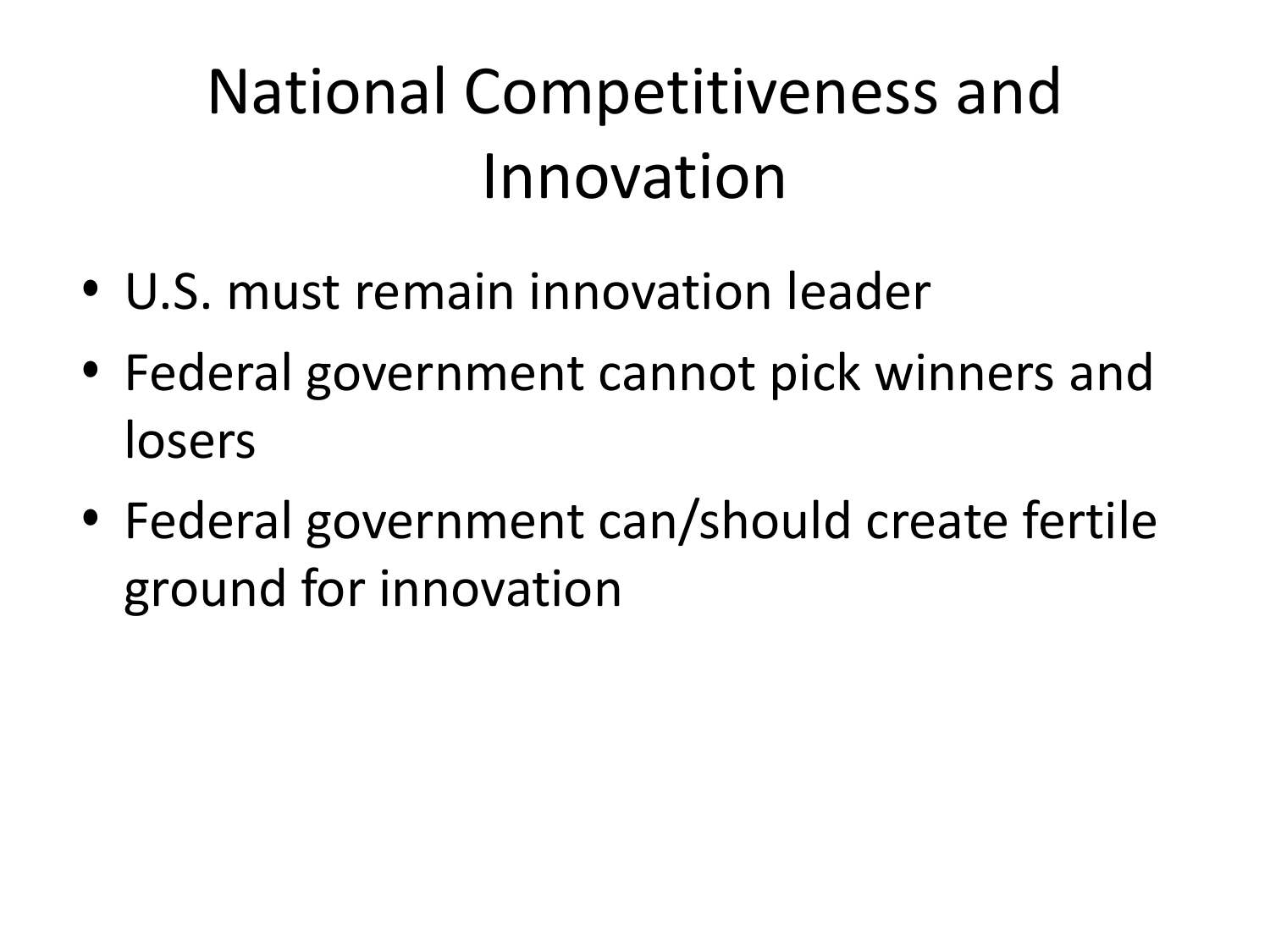Advanced Manufacturing within an Innovation Ecosystem *Why Manufacturing?*

- U.S. leads world in production of manufactured goods
- \$1.6 trillion in GDP in 2006 (12.2% of total U.S. GDP)
- \$923 billion of manufactured goods shipped in 2006: 64% of all U.S. Exports in 2006
- Manufacturing strongly linked to national R&D: 2/3 of private R&D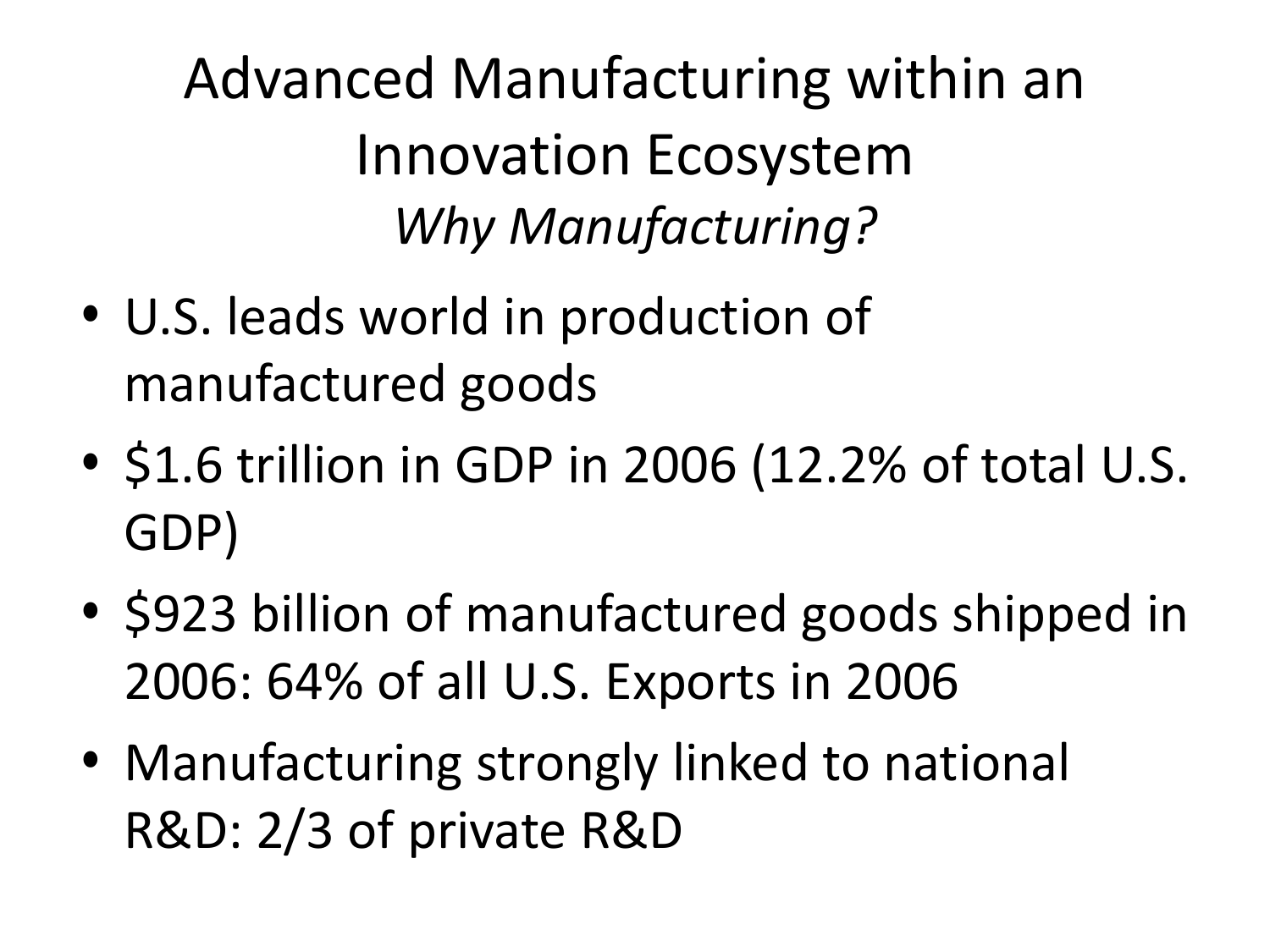## What has happened? Is Happening?

- Relative manufacturing strength of U.S. has declined:
	- From 27% of GDP (1957) to 12% of GDP (2007).
	- From 17.6 million jobs in 1998 to 11.7 million jobs in 2009.
	- Large part of current U.S. unemployment in manufacturing.
	- Trade balance in high tech manufactured goods has moved from surplus to deficit: deficit in 2000 was \$32 billion; \$80 billion in 2008.
- China's trade surplus in high tech goods form \$13 billion in 2003 to \$130 billion in 2008 (information/communications).
- Underlying technologies continue to evolve rapidly.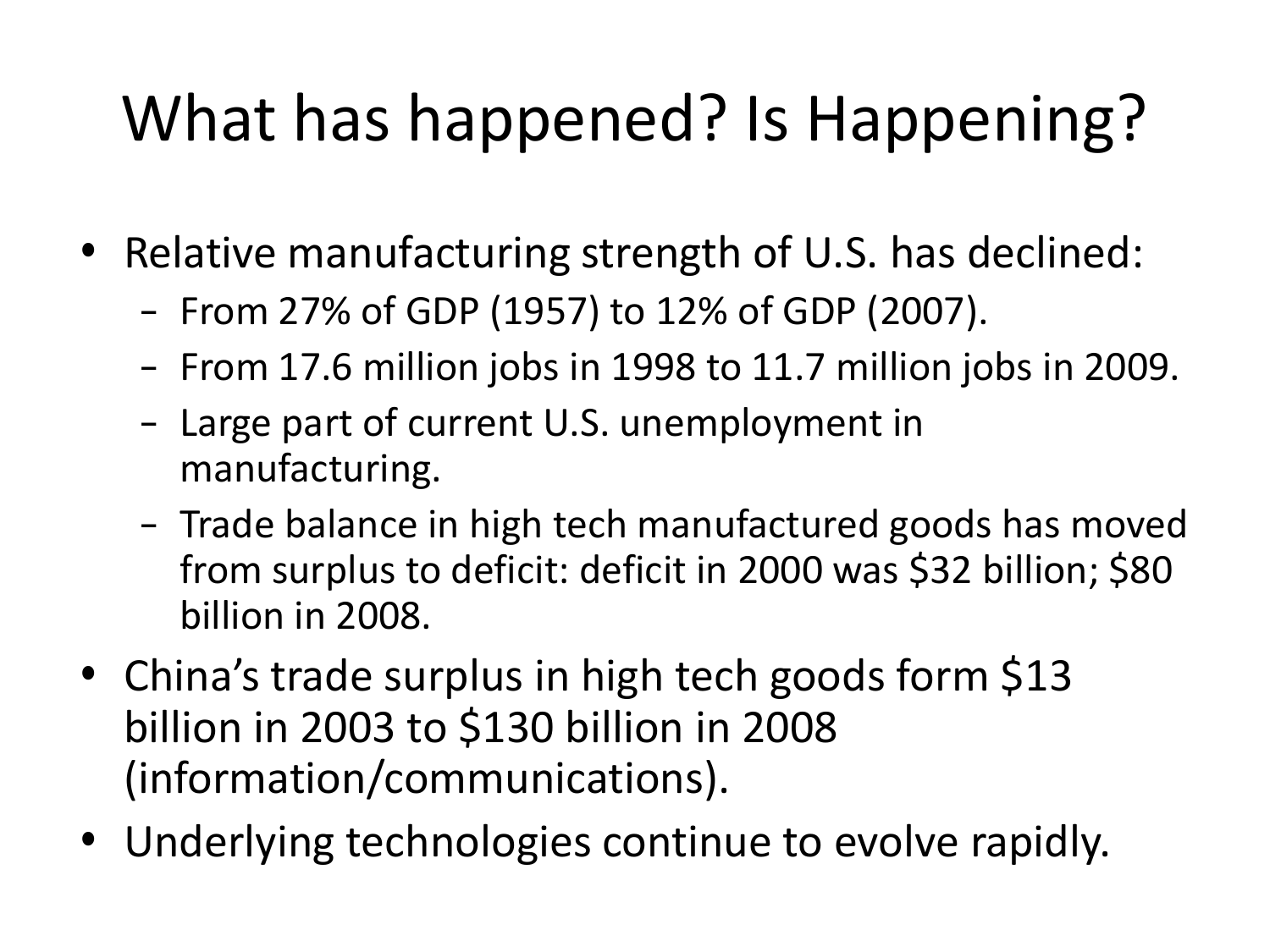#### From Manufacturing to Advanced Manufacturing: *What is Advanced Manufacturing?*

- Definition:
- 1) Depends upon use and coordination of information, automation, computation, software, sensing, networking, and interoperability.
- 2) Involves cutting edge materials science, physical science, biological science/biotechnology (e.g. self-assembly).
- New Ways to manufacture existing products.
- New ways to manufacture new products.
- Much of foundational research occurs in U.S.: computing and simulation, nanomaterials, AI, robotics.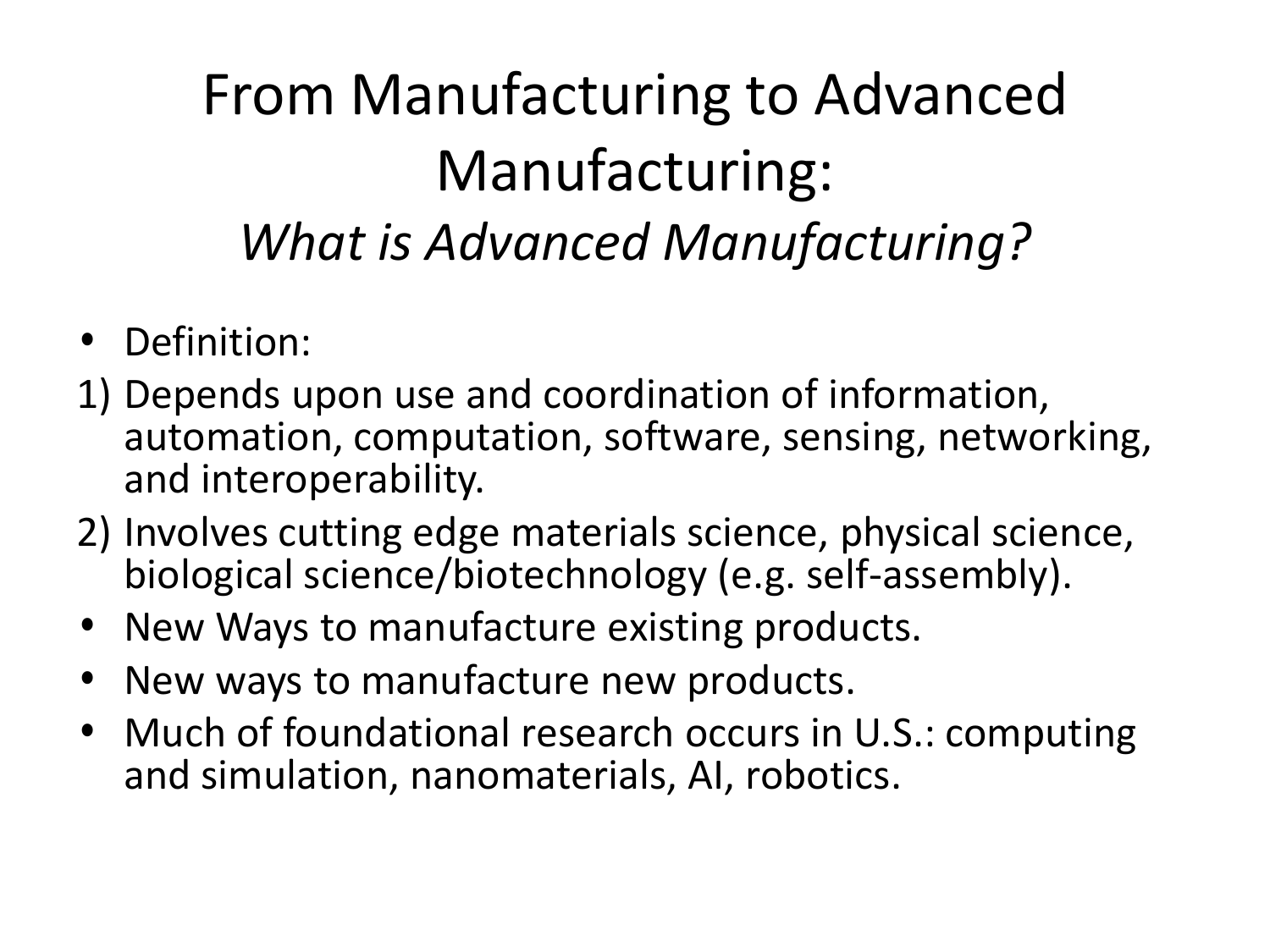# Global View

- Other nations are investing in advanced manufacturing through partnerships, physical structures, incentives, policies to stimulate innovation and removing barriers to technology commercialization.
- Nature of high technology is such that, once nations establish leadership, there is sustainable first-mover advantage and industry leadership, with long term consequences for innovation.
- Other nations: technology clusters, educational investments, polices to attract talent, investment, development of "champions."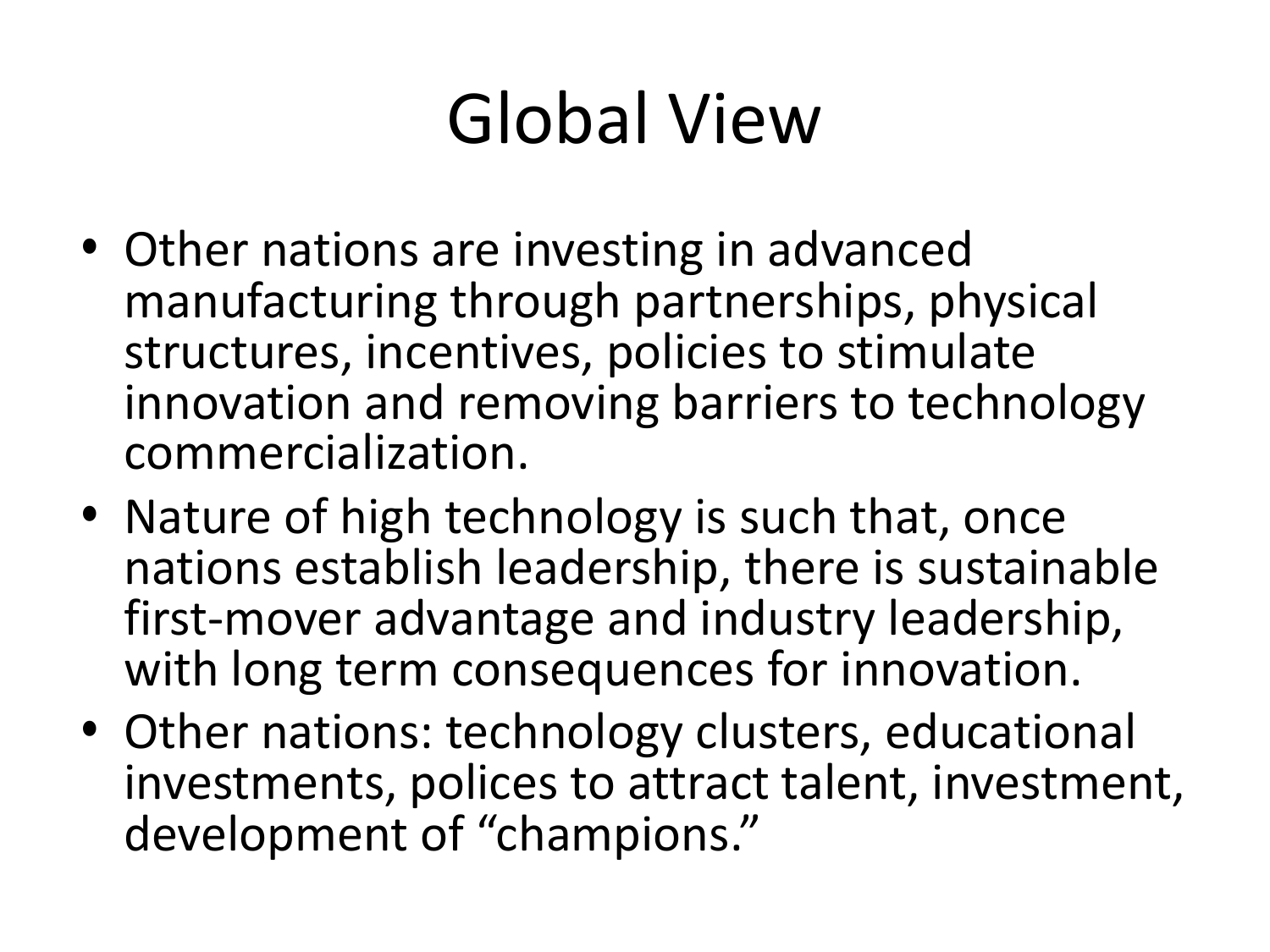# Ideas from Workshop on the Federal Government Role:

- R&D that falls in gap between basic research and focused private development: generic or pre-competitive research.
- Large-scale infrastructure not accessible to, or affordable by SMEs.
- Public/private partnerships; High-technology clusters.
- Large scale educational efforts to produce skilled workers, STEM education.
- Remove barriers for innovators: regulations, tax structures or fiscal policies.
- Innovation through procurement.
- Expand support for best existing programs: MEP, TIP, SBIR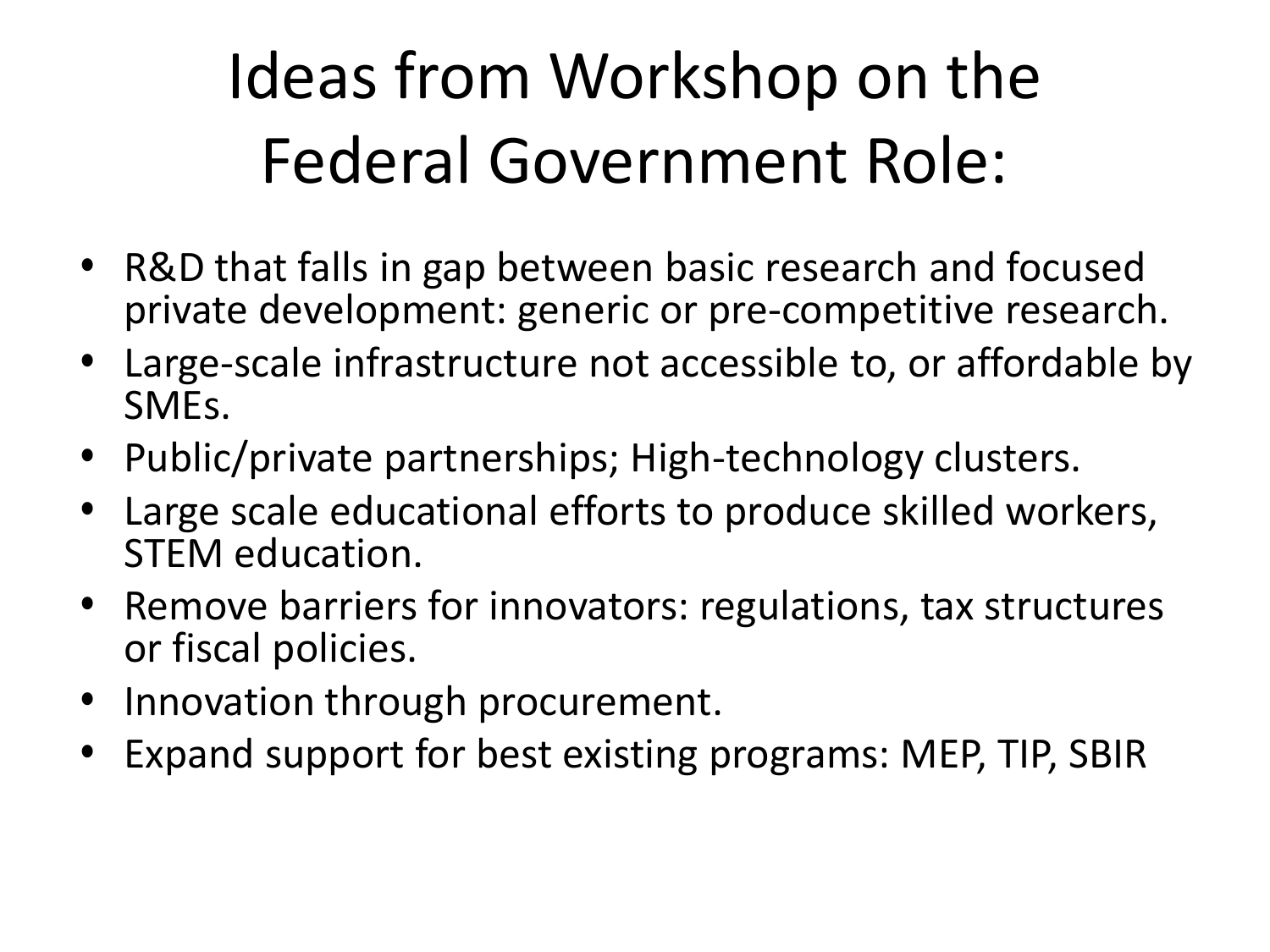# Report Structure

Part 1: Policy Issues

Part 2: Specific Examples: Scientific and Technological Opportunities in Advanced Manufacturing

Part 3: Recommendations:

-Key Question: Appropriate Federal Government Role? The Economic Argument The Business View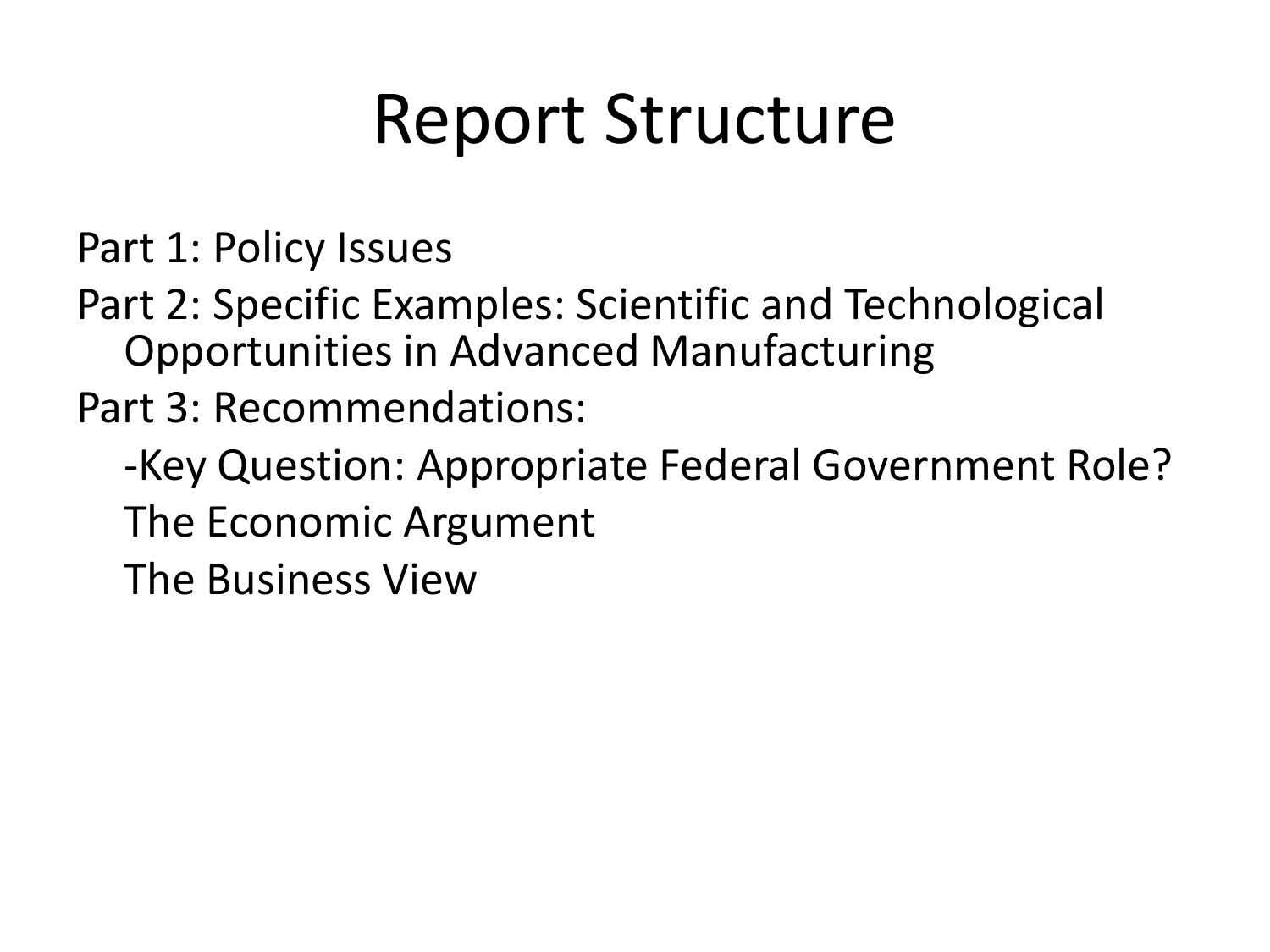### Biotechnology/Nanotechnology/ Information Technology Workshop

June 22, 2010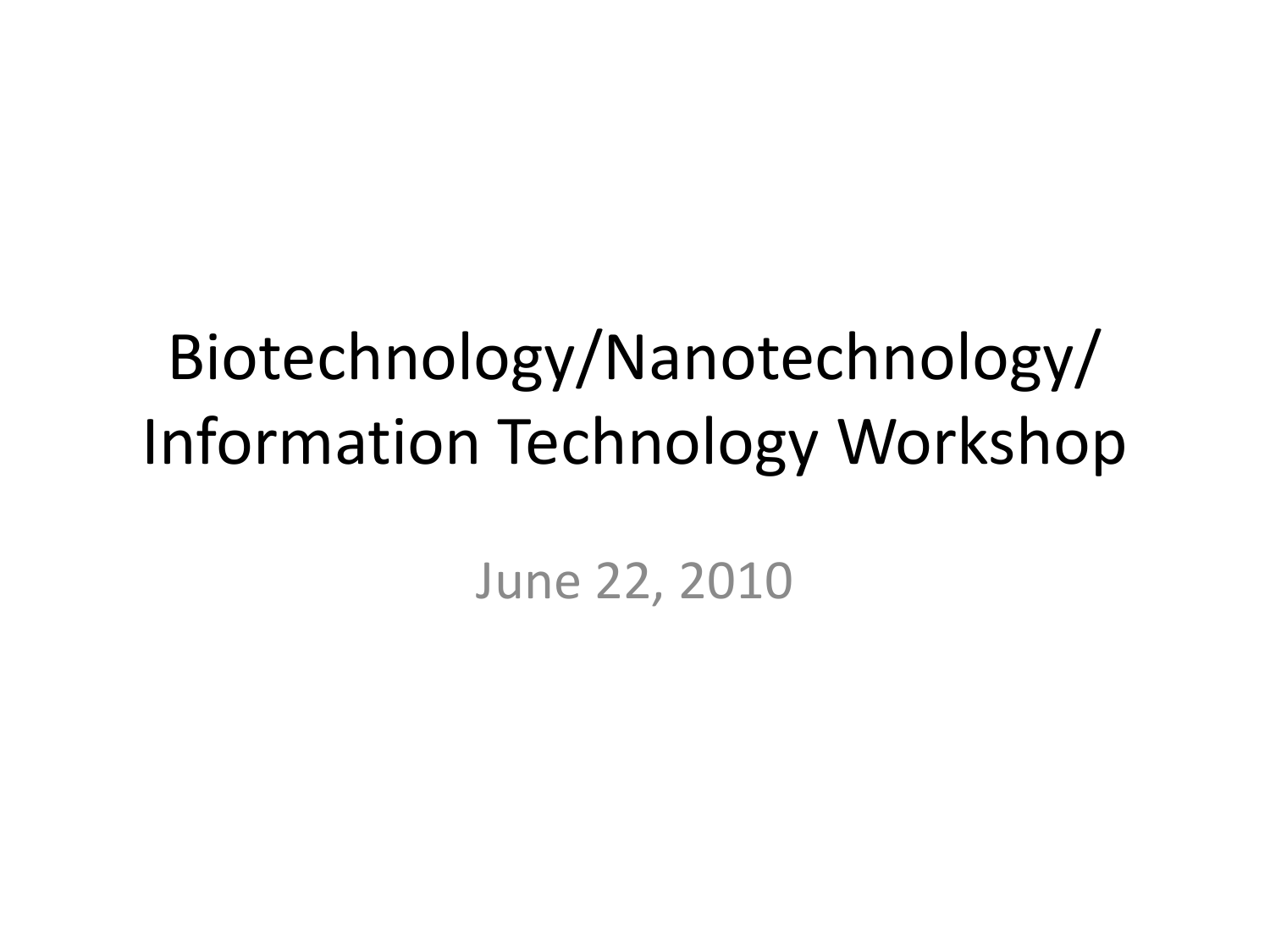# Participants:

- PCAST: S. Jackson, E. Schmidt, C. Mirkin, C. Mundie
- OSTP: A. Chopra, T. Kalil, Debbie Stine, M. Maxon, G. Jochum, T. Augustine, M. Shankar
- See Participant List
- Review/Presentation of unique new technologies in nano, bio or in "golden triangle", and opportunities from those technologies.